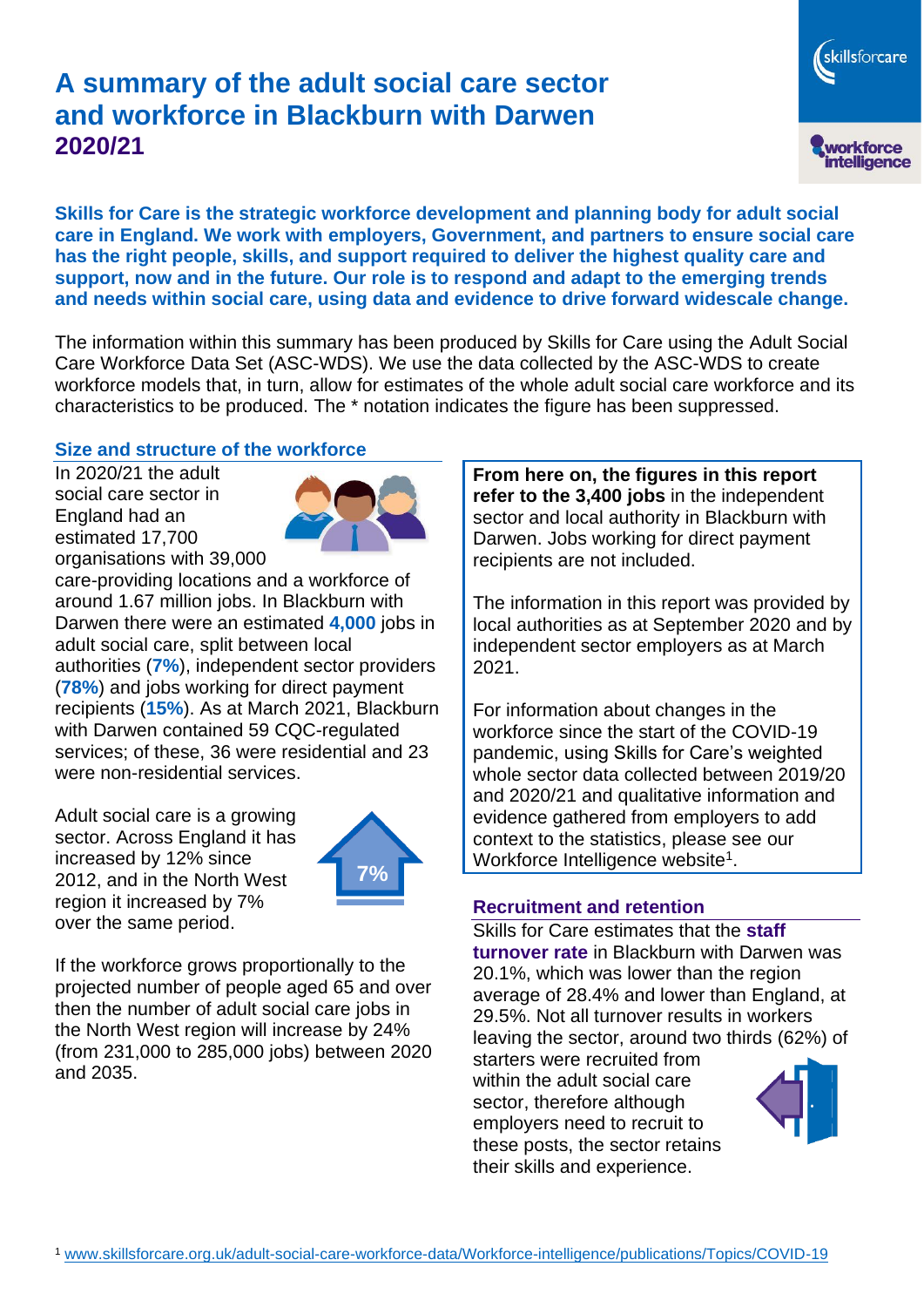Adult social care has an experienced 'core' of workers. Workers in Blackburn with Darwen had on average **8.5 years of experience in the sector** and 75% of the workforce had been working in the sector for at least three years.

Using both workforce intelligence evidence and our links with employers and stakeholders across England, we know that recruitment and retention is one of the largest issues faced by employers. We have many resources and tools available to help, for example the 'Values-based recruitment and retention toolkit'<sup>2</sup> and 'Seeing potential: widen your talent pool'. <sup>3</sup> For more information please visit: [www.skillsforcare.org.uk/recruitment-retention](http://www.skillsforcare.org.uk/recruitment-retention)

### **Employment information**

We estimate Blackburn with Darwen had **3,400**

adult social care jobs employed in the local authority and independent sectors. These included 250 managerial roles, 150 regulated professionals, 2,600 direct care (including 2,000 care workers), and 425 othernon-care proving roles.

The average number of **sickness days** taken in the last year in Blackburn with Darwen was 9.5, (10.9 in North West and 9.5 across England). With an estimated directly employed workforce of 3,000, this would mean employers in Blackburn with Darwen lost approximately **28,000 days to sickness in 2020/21**. In England levels of staff sickness have nearly doubled over the course of the pandemic between 2019/20 and 2020/21, in total around 6 million extra days were lost to sickness than in the year before.

Around one quarter (25%) of the workforce in Blackburn with Darwen were on zero-hours contracts. Around a half (55%) of the workforce usually worked full-time hours and 45% were part-time.

#### **Chart 1. Proportion of workers on zero hours contracts by area**





### **Workforce demographics**

The majority (82%) of the workforce in Blackburn with Darwen were female, and the average age was 42.5 years old. Workers



aged 24 and under made up 10% of the workforce and workers aged over 55 represented 22%. Given this age profile approximately 750 people will be reaching retirement age in the next 10 years.

Nationality varied by region, in England 83% of the workforce identified as British, while in the North West region this was 93%. An estimated 96% of the workforce in Blackburn with Darwen identified as British, 2% identified as of an EU nationality and 2% a non-EU nationality, therefore there was a similar reliance on EU and non-EU workers.

#### **Pay**



Table 1 shows the full-time equivalent annual or hourly pay rate of selected job roles in Blackburn with Darwen (area), North West (region) and

England. All figures represent the independent sector as at March 2021, except social workers which represent the local authority sector as at September 2020. At the time of analysis, the National Living Wage was £8.72.

#### **Table 1. Average pay rate of selected job roles by area**

|                                 | <b>England</b> | Region  | Area    |
|---------------------------------|----------------|---------|---------|
| Full-time equivalent annual pay |                |         |         |
| Social Worker <sup>t</sup>      | £37,100        | £35,300 | £34,300 |
| Registered nurse                | £33,600        | £32,500 | £31,900 |
| Hourly pay                      |                |         |         |
| National Living<br>Wage         | £8.72          | £8.72   | £8.72   |
| Senior care worker              | £10.00         | £9.80   | £9.44   |
| Care worker                     | £9.29          | £9.08   | £8.92   |
| Support and<br>outreach         | £9.53          | £9.20   | £9.18   |

†Local authority social workers only.

Please note that pay varies by sector, with local authority pay generally being higher than independent sector pay.

[www.skillsforcare.org.uk/vba](http://www.skillsforcare.org.uk/vba)